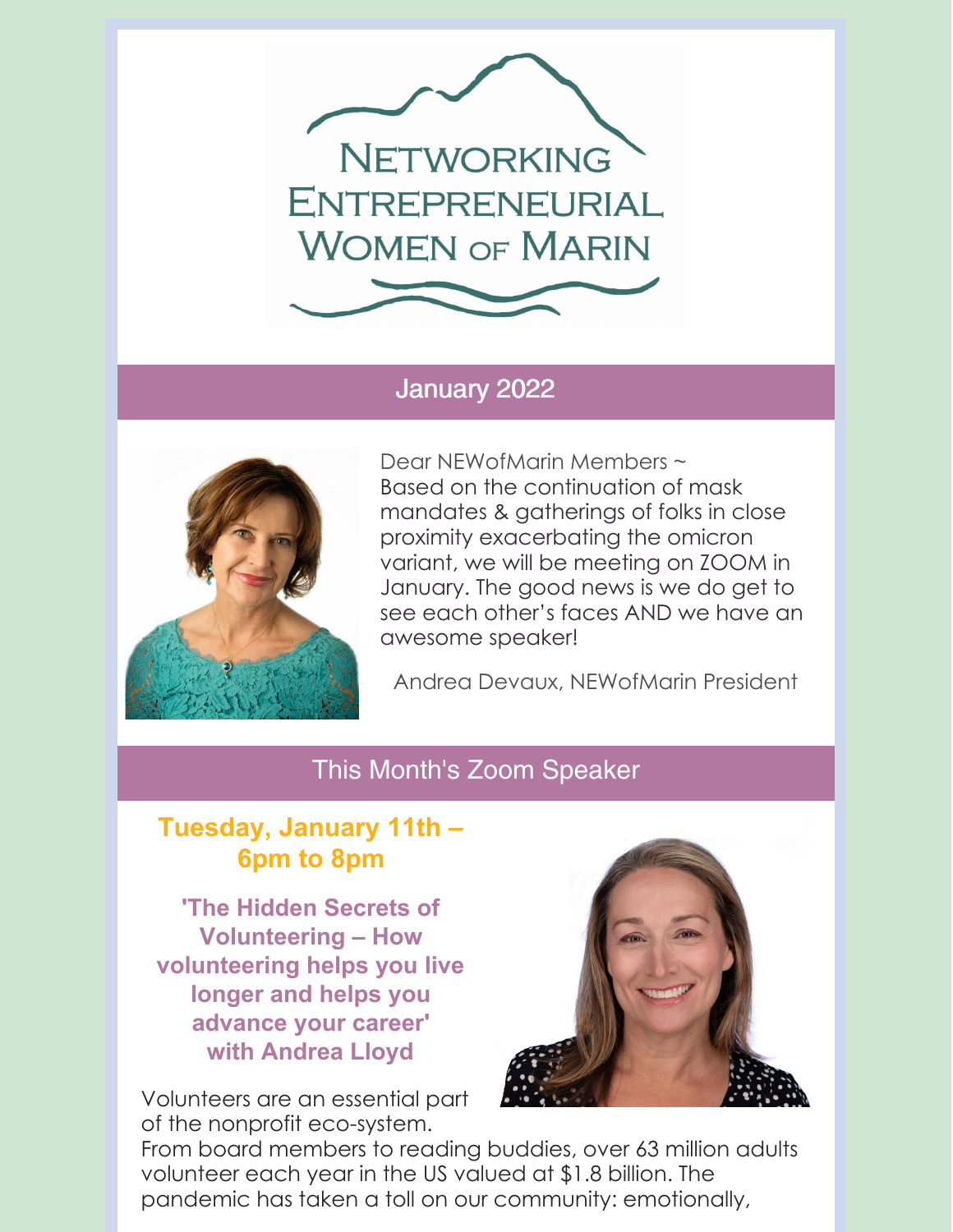socially, economically. One way to bring people back together and solve social issues is through volunteering. Now more than ever, nonprofits need support providing essential services including food banks, suicide prevention, and seniors. Your unique skills, flexible schedules, and compassion are exactly what nonprofits are seeking.

Do you volunteer? If not, you could be risking your health. At this event, we'll discuss how volunteering helps you live longer, connect with yourself and your community, and advance your career.

REGISTER TO ATTEND!

NEWofMarin Sponsored Events

# Bird Watching Hike ~ Muir Woods ~

## Sunday Jan 23rd - 1:30pm - 4pm

**Moderate 5 mile Loop - Backside of Muir Woods** Redwood forests, hills - Changing landscape

**Bring binoculars if you have them** Wear comfortable shoes & bring water Dogs are not allowed on this trail. **Meet at Mountain Home Inn parking lot -Across from the Inn at 810 Panoramic Hwy, MV** 

**RSVP Michele Dennis** 

In addition to our our monthly zoom meetings, we also love to hike, share a glass of wine, laugh together at comedy shows, take classes, and more.

For more information, please visit our site's **EVENTS** page